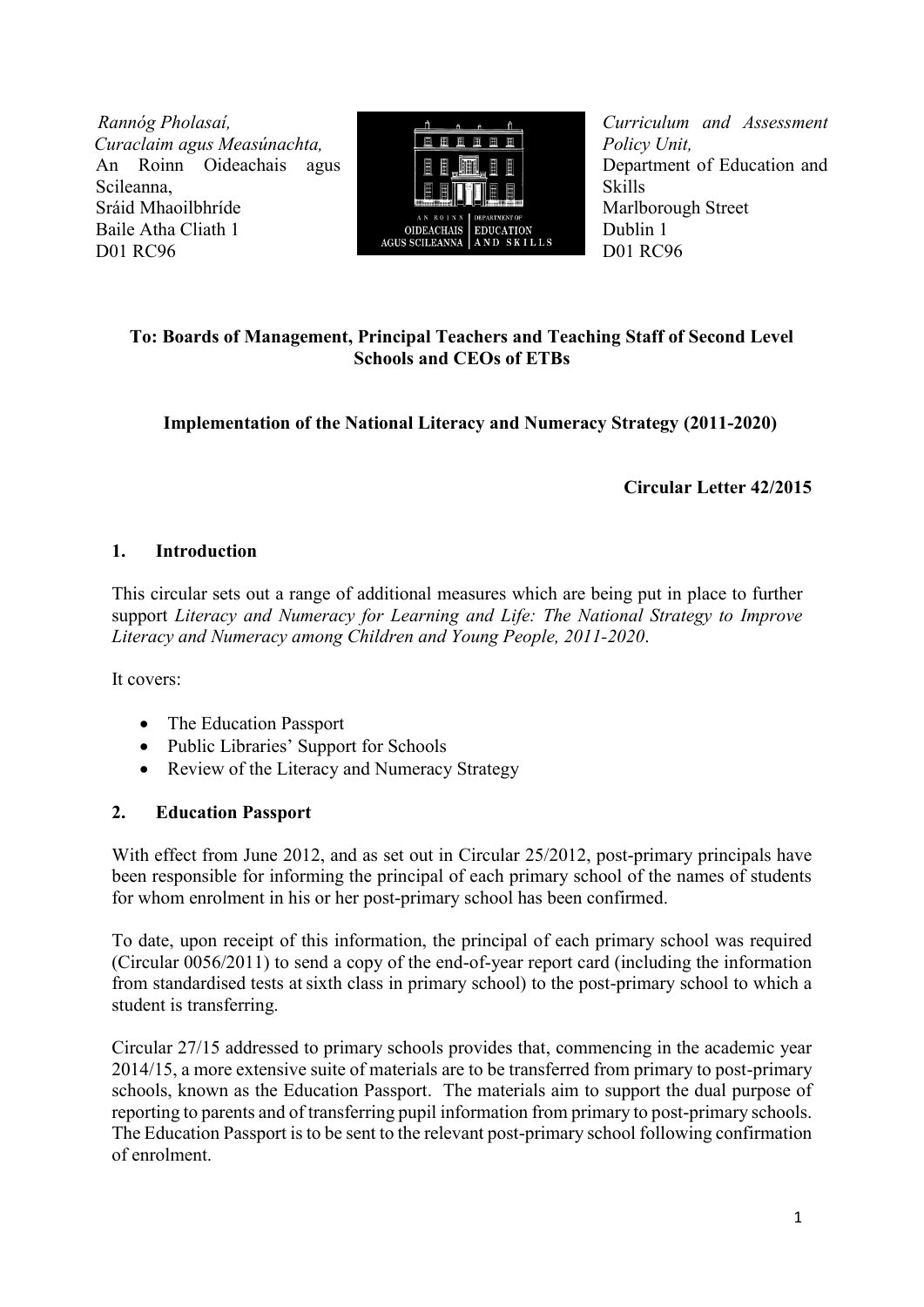The Education Passport materials have been developed by the National Council for Curriculum and Assessment (NCCA) following an extensive period of engagement with stakeholders.

The Education Passport Materials include

- The standard  $6<sup>th</sup> Class Report Card Temple for completion by schools.$
- The *My Profile* sheet for completion by pupils in primary schools before being shared with their parents/guardians.
- The *My Child's Profile* sheet for completion by parents/guardians. This should be sent with the *My Profile* sheet to parents/guardians by the end of the second week of June at the latest. Parents may complete the *My Child's Profile* should they wish to do so. The primary school should forward *My Child's Profile,* if completed, along with the pupil's *My Profile* sheet and the 6th Class Report Card to the post-primary school.

For more information about the administration of the Education Passport, schools should refer to the FAQs at [www.ncca.ie/transfer.](http://www.ncca.ie/transfer)

# **3. Public Libraries' Support for Schools**

The range of resources and activities provided by public libraries is a rich support to postprimary schools in developing young people's literacy and numeracy skills. By building on existing partnerships between libraries and schools, all post-primary schools can benefit directly from this ongoing engagement whereby relevant resources and services are provided to the school and students by their public library service.

The public library services include: free access to an extensive collection of learning resources in the library branch and online; the provision of learning resources to young people, parents and teachers which are consistent with the school curriculum and the National Literacy and Numeracy Strategy; support for schools in the development of students' reading skills, creativity, imagination, knowledge and enjoyment of reading; provision of expert guidance and a trusted source of access to information of all kinds not only to teachers but also to students.

*A catchment of post-primary schools has been identified for each library branch and listed in a table which is accessible online on the public libraries' website at [www.librariesireland.ie/services-to-schools.](http://www.librariesireland.ie/services-to-schools)*

Each partner library branch will provide the services outlined below for each postprimary school and will liaise directly with each school during each school year. In the case of certain schools, some of the services will be provided by the mobile library, school library van or through the library headquarters. Each library service will make contact with the school principal to initiate the service. Each library service will also make contact towards the beginning of each school year and will provide information on the library services and resources available to each school.

## **The range of free library services available to post primary schools includes:**

# **Class visits to the library**

Library branches will accommodate class visits from their partner post-primary school to their library, where practicable. Such visits will be arranged locally in advance.